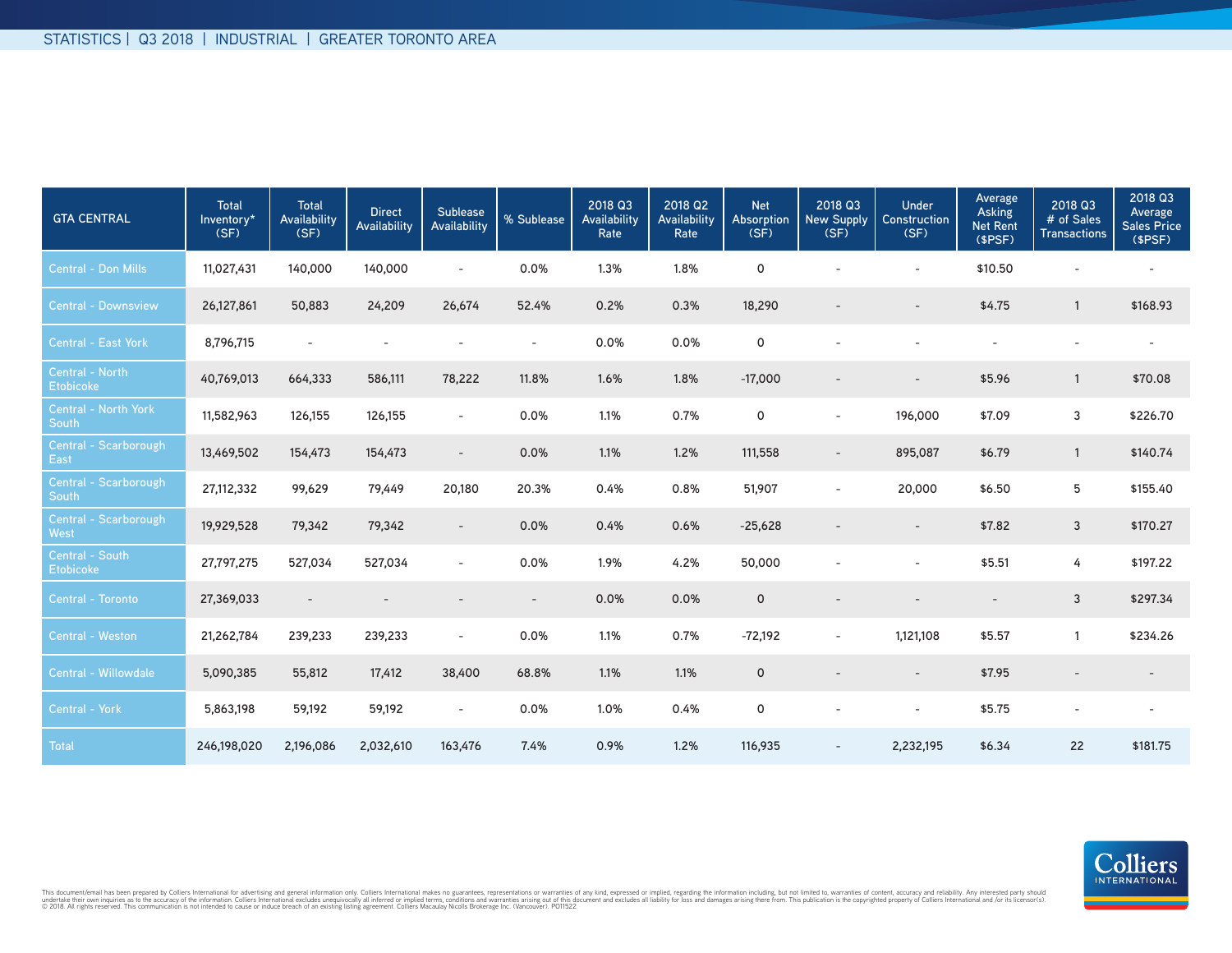| <b>GTA EAST</b>         | <b>Total</b><br>Inventory*<br>(SF) | <b>Total</b><br>Availability<br>(SF) | <b>Direct</b><br>Availability | Sublease<br>Availability | % Sublease | 2018 Q3<br>Availability<br>Rate | 2018 Q2<br>Availability<br>Rate | <b>Net</b><br><b>Absorption</b><br>(SF) | 2018 Q3<br>New Supply  <br>(SF) | <b>Under</b><br>Construction<br>(SF) | Average<br><b>Asking</b><br><b>Net Rent</b><br>(\$PSF) | 2018 Q3<br># of Sales<br><b>Transactions</b> | 2018 Q3<br>Average<br><b>Sales Price</b><br>(SPSF) |
|-------------------------|------------------------------------|--------------------------------------|-------------------------------|--------------------------|------------|---------------------------------|---------------------------------|-----------------------------------------|---------------------------------|--------------------------------------|--------------------------------------------------------|----------------------------------------------|----------------------------------------------------|
| East - Ajax             | 7,223,999                          | $\overline{\phantom{a}}$             | $\overline{\phantom{0}}$      | $\sim$                   | $\sim$     | 0.0%                            | 0.0%                            | 0                                       | $\overline{\phantom{a}}$        | $\overline{\phantom{a}}$             | $\overline{\phantom{a}}$                               | 3                                            | \$111.11                                           |
| East - Oshawa           | 10,347,298                         | 151,039                              | 151,039                       | $\sim$                   | 0.0%       | 1.5%                            | 1.5%                            | 0                                       | $\overline{\phantom{a}}$        | $\overline{\phantom{0}}$             | \$6.32                                                 |                                              | \$99.05                                            |
| <b>East - Pickering</b> | 11,188,404                         | 354,317                              | 354,317                       | $\sim$                   | 0.0%       | 3.2%                            | 3.2%                            | 16,817                                  | $\overline{\phantom{a}}$        | $\overline{\phantom{a}}$             | \$6.16                                                 |                                              | \$89.84                                            |
| East - Whitby           | 8,787,546                          | 69,383                               | 36,000                        | 33,383                   | 48.1%      | 0.8%                            | 0.4%                            | 0                                       | $\overline{\phantom{a}}$        | $\overline{\phantom{0}}$             | \$5.95                                                 | 3                                            | \$83.23                                            |
| Total                   | 37,547,247                         | 574,739                              | 541,356                       | 33,383                   | 5.8%       | 1.5%                            | 1.4%                            | 16,817                                  | $\overline{\phantom{a}}$        | $-$                                  | \$6.19                                                 | 8                                            | \$94.19                                            |

| <b>GTA NORTH</b>                          | <b>Total</b><br>Inventory*<br>(SF) | <b>Total</b><br>Availability<br>(SF) | <b>Direct</b><br>Availability | Sublease<br>Availability | % Sublease               | 2018 Q3<br>Availability<br>Rate | 2018 Q2<br>Availability<br>Rate | <b>Net</b><br>Absorption<br>(SF) | 2018 Q3<br>New Supply<br>(SF) | <b>Under</b><br>Construction<br>(SF) | Average<br><b>Asking</b><br><b>Net Rent</b><br>(SPSF) | 2018 Q3<br># of Sales<br><b>Transactions</b> | 2018 Q3<br>Average<br><b>Sales Price</b><br>(SPSF) |
|-------------------------------------------|------------------------------------|--------------------------------------|-------------------------------|--------------------------|--------------------------|---------------------------------|---------------------------------|----------------------------------|-------------------------------|--------------------------------------|-------------------------------------------------------|----------------------------------------------|----------------------------------------------------|
| North - Aurora                            | 5,867,514                          | 55,880                               | 55,880                        | $\sim$                   | 0.0%                     | 1.0%                            | 1.5%                            | 30,219                           | $\overline{\phantom{a}}$      | $\overline{\phantom{0}}$             | \$7.95                                                |                                              | \$196.70                                           |
| North - Markham East                      | 32,990,381                         | 433,871                              | 418,871                       | 15,000                   | 3.5%                     | 1.3%                            | 1.1%                            | $-4,544$                         |                               | $\overline{\phantom{a}}$             | \$8.08                                                | 6                                            | \$173.82                                           |
| North - Markham West                      | 1,807,893                          | $\overline{\phantom{a}}$             |                               |                          | $\overline{\phantom{a}}$ | 0.0%                            | 0.0%                            | $\mathsf{O}$                     |                               |                                      |                                                       |                                              |                                                    |
| North - Newmarket                         | 7,326,680                          | 68,650                               | 68,650                        | $\overline{\phantom{a}}$ | 0.0%                     | 0.9%                            | 0.0%                            | 0                                |                               | $\overline{\phantom{a}}$             | \$7.95                                                | ۰                                            |                                                    |
| North - Richmond Hill                     | 12,665,772                         | 47,053                               | 47,053                        | $\overline{\phantom{a}}$ | 0.0%                     | 0.4%                            | 0.4%                            | 38,650                           | 38,650                        | $\overline{\phantom{a}}$             | \$6.95                                                | $\overline{2}$                               | \$212.59                                           |
| North - Vaughan                           | 89,671,167                         | 771,291                              | 663,064                       | 108,227                  | 14.0%                    | 0.9%                            | 1.3%                            | 199,316                          | $\sim$                        | 2,334,225                            | \$6.83                                                | 13                                           | \$191.68                                           |
| North - Whitchurch/<br><b>Stouffville</b> | 1,007,952                          | $\qquad \qquad -$                    |                               |                          | $\overline{\phantom{a}}$ | 0.0%                            | 0.0%                            | $\circ$                          |                               |                                      |                                                       | $\overline{2}$                               | \$312.46                                           |
| Total                                     | 151,337,359                        | 1,376,745                            | 1,253,518                     | 123,227                  | 9.0%                     | 0.9%                            | 1.1%                            | 263,641                          | 38,650                        | 2,334,225                            | \$7.35                                                | 24                                           | \$188.91                                           |



This document/email has been prepared by Colliers International for advertising and general information only. Colliers International makes no guarantees, representations or warranties of any kind, expressed or implied, reg